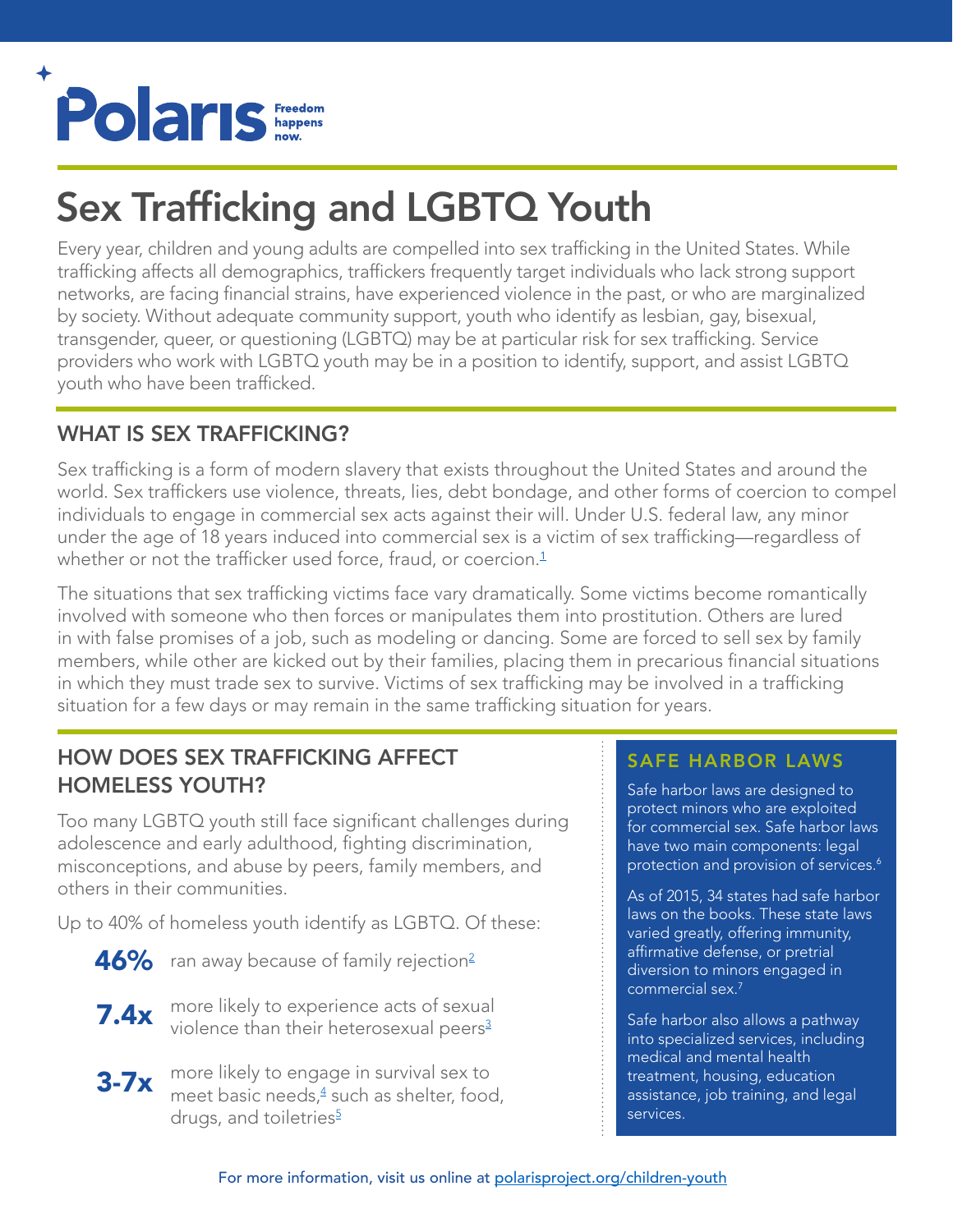### HOW ARE LGBTQ YOUTH MORE VULNERABLE?

LGBTQ youth face higher rates of discrimination, violence, and economic instability than their non-LGBTQ peers.<sup>[8](https://www.americanprogress.org/issues/lgbt/news/2013/05/29/64583/3-barriers-that-stand-between-lgbt-youth-and-healthier-futures/)</sup> When faced with fewer resources, employment opportunities, or social supports, LGBTQ youth who are away from home must find ways to meet their basic needs and may therefore enter the street economy, engaging in commercial sex to meet these needs.

Others may then seek to exploit these vulnerabilities in order to compel youth into commercial sex. Traffickers may seek to meet the youth's needs as a way to build rapport and dependency. They may offer a sense of family, protection, or love to build a sense of relationship and loyalty. This bond may complicate the youth's understanding of their situation and prevent them from speaking out against their trafficker.

It is difficult for many individuals who have been trafficked to reach out for assistance, but this is especially true for individuals who fear that they will be mistreated or not believed because of their gender identity or sexual orientation. Studies have found that LGBTQ youth are overrepresented in detention for prostitution-related offenses and report higher levels of police misconduct than their straight peers.<sup>2</sup>

Furthermore, gay and transgender youth may not have access to anti-trafficking services because they are unaware of services in their area, the community lacks resources (e.g. bed space, funding), or they are concerned that providers are not LGBTQ friendly.

LGBTQ youth service programs may be in a unique position to support at-risk youth, identify youth who have experienced trafficking, connect them to needed services, and advocate on their behalf.

## HOW DO I KNOW IF A YOUTH HAS EXPERIENCED SEX TRAFFICKING?

It may not be readily apparent that a youth has been trafficked, and every survivor's experience is unique. The red flags listed here signify common features associated with youth who have been trafficked. If you find that several of these red flags are present for a youth with whom you are working, we recommend you engage them in an honest, safe, and non-judgmental dialogue about their potential involvement in commercial sex.

#### RED FLAGS FOR SEX TRAFFICKING

- Is under the age of 18 and engaged in commercial sex, regardless of force, fraud, or coercion
- Feels they must provide commercial sex in exchange for food, housing, hormones, or other necessities
- • Photos of the youth have been placed online for advertising purposes
- 
- Movement or communications are monitored
- Is hesitant to answer questions; scripted responses
- Has been threatened with harm to self or loved ones, arrest, or deportation
- Demonstrates mental health concerns like PTSD, anxiety, self-destructive behavior, or depression
- Suffers from untreated medical concerns, particularly in relation to sexual or reproductive health
- • Shows signs of physical or sexual abuse, neglect, malnourishment, or poor hygiene
- Has a debt they cannot pay off
- Earnings are confiscated or held by others
- Frequently moves or travels to new cities with new acquaintances